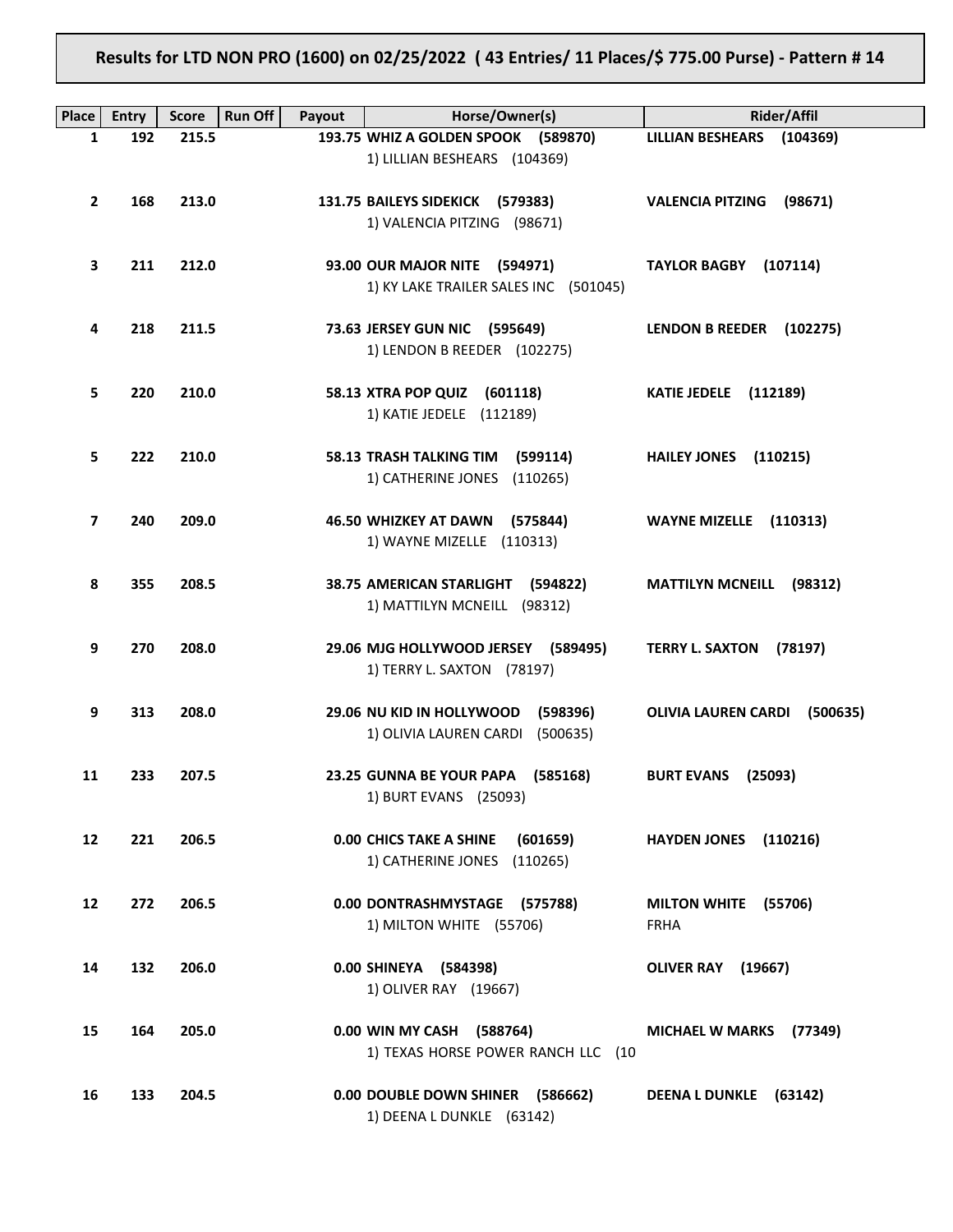| 17 | 186 | 204.0 | 0.00 CROMES CHIC OLENA (572629)<br>1) BROOKE NOHLE (500820)          | <b>BROOKE NOHLE</b><br>(500820)               |
|----|-----|-------|----------------------------------------------------------------------|-----------------------------------------------|
| 18 | 149 | 202.0 | 0.00 EMC SPOOKS SMART WHZ (576320)<br>1) LISA E BROWN (1189)         | <b>LISA E BROWN</b><br>(1189)                 |
| 19 | 137 | 201.5 | 0.00 MADE BY THE MOB (604258)<br>1) MATT MURPHY (60527)              | <b>MATT MURPHY</b><br>(60527)                 |
| 19 | 247 | 201.5 | 0.00 DUN IT IN THE NIGHT (606528)<br>1) TRACY FLORY HUNTER (501758)  | TRACY FLORY HUNTER (501758)                   |
| 19 | 307 | 201.5 | 0.00 BOON BEDAZZLED (583475)<br>1) CONNIE M HESTER (100153)          | <b>CONNIE M HESTER (100153)</b>               |
| 22 | 388 | 201.0 | 0.00 KASHIN LIL JOE (590741)<br>1) SHELLY H WOLDENBERG (104845)      | SHELLY H WOLDENBERG<br>(104845)               |
| 23 | 153 | 200.5 | 0.00 SMILING AT YOU (594263)<br>1) AMBER C. MEEKER (106349)          | <b>AMBER C. MEEKER</b><br>(106349)            |
| 23 | 159 | 200.5 | 0.00 LOVEANDOTHERDIASTERS (567610)<br>1) KATHY J MADDOX (55561)      | KATHY J MADDOX (55561)<br><b>FRHA</b>         |
| 25 | 108 | 200.0 | 0.00 MIZZIN MIZZTER<br>(583905)<br>1) GAIL M OLSON<br>(19010)        | <b>GAIL M OLSON</b><br>(19010)                |
| 26 | 246 | 199.5 | 0.00 XTRA VOODOO CHARM<br>(595464)<br>1) TRACY FLORY HUNTER (501758) | <b>TRACY FLORY HUNTER</b><br>(501758)         |
| 27 | 391 | 199.0 | 0.00 MEGA WITHA SHINE (584636)<br>1) LINDA BREWER (54212)            | <b>LINDA BREWER</b><br>(54212)<br><b>FRHA</b> |
| 28 | 151 | 198.5 | 0.00 IGGY POPS (653489)<br>1) DANAE E WATKINS (111766)               | DANAE E WATKINS (111766)                      |
| 28 | 248 | 198.5 | 0.00 DP SHININ NITE (590856)<br>1) CAYLEE B HOWERTON (102229)        | CAYLEE B HOWERTON (102229)                    |
| 28 | 258 | 198.5 | 0.00 REVOLUTION TWISTER (606678)<br>1) JENNA WOODY (108702)          | <b>JENNA WOODY (108702)</b>                   |
| 31 | 360 | 198.0 | 0.00 SHEZA VOODOO VIXEN (595091)<br>1) JENNIFER SEEBER (91839)       | JENNIFER SEEBER (91839)                       |
| 32 | 214 | 196.5 | 0.00 TR MR JOE (597745)<br>1) MARK HURD (82983)                      | (82983)<br><b>MARK HURD</b>                   |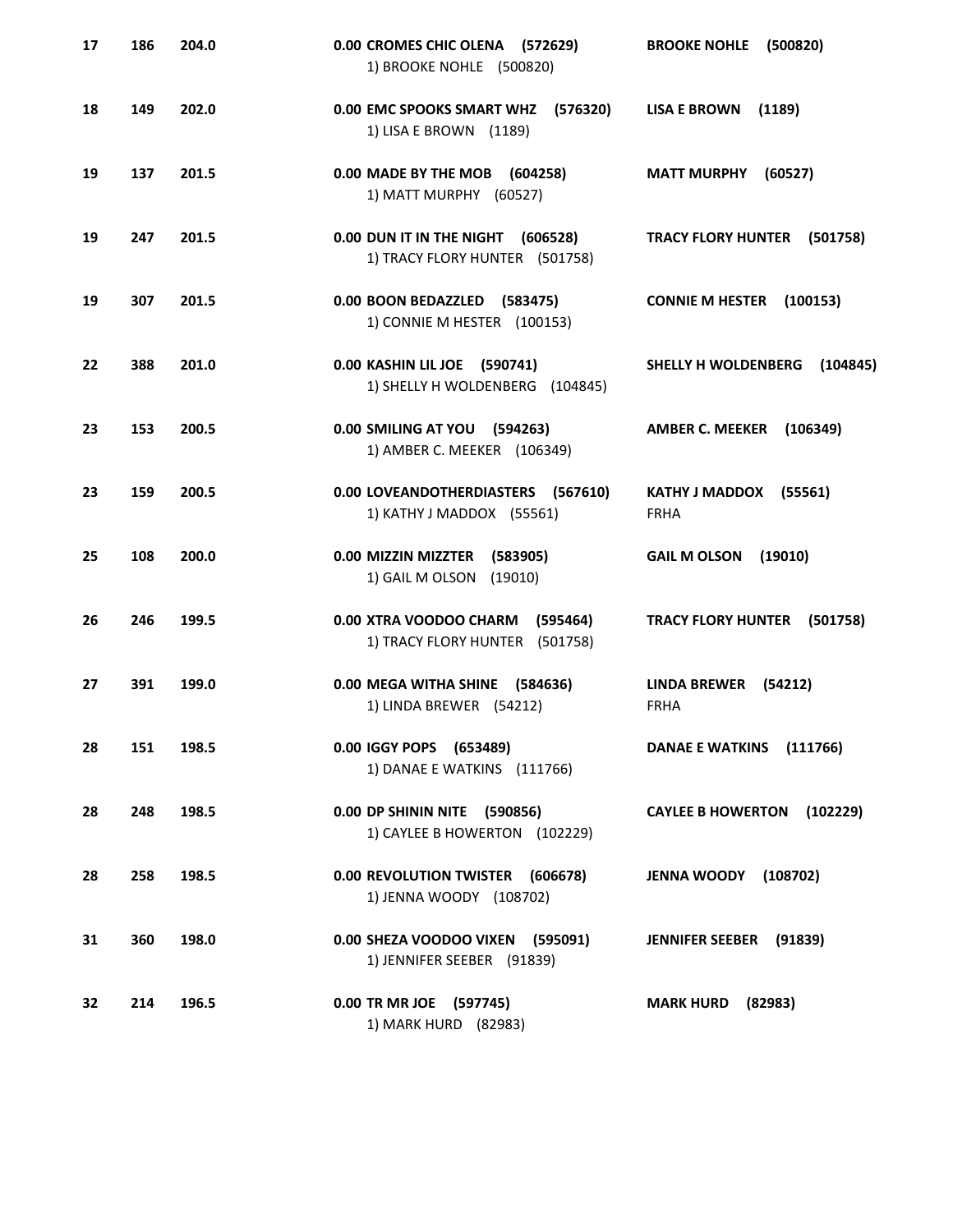| 33 | 102 | 195.0       | 0.00 JUICEPOWER (595329)<br>1) STEPHANIE A SOARES-ROBERTS (5574 FRHA | STEPHANIE A SOARES-ROBERTS<br>(55746     |
|----|-----|-------------|----------------------------------------------------------------------|------------------------------------------|
| 34 | 109 | 194.5       | 0.00 HEZA CUSTOM CASH (584823)<br>1) GAIL M OLSON (19010)            | <b>GAIL M OLSON</b><br>(19010)           |
| 35 | 249 | 193.0       | 0.00 DRAGONFLY IN AMBER (583377)<br>1) BEVERLY MCLAUCHLIN (16988)    | <b>BEVERLY MCLAUCHLIN</b><br>(16988)     |
| 35 | 296 | 193.0       | 0.00 RUFS GOT GUNS (599213)<br>1) EMILY SCHIAVI (104364)             | EMILY SCHIAVI (104364)                   |
| 37 | 359 | 189.0       | 0.00 CHEX R IN THE MAIL (600304)<br>1) CRIS SCHMANKE (63521)         | CRIS SCHMANKE (63521)                    |
| 38 | 155 | 176.0       | 0.00 CBK SPARKLIN WHIZKEY (581666)<br>1) BRET M KUHNS (70961)        | BRET M KUHNS (70961)                     |
| 39 | 100 | 0.0         | 0.00 WHITE NOISE (564681)<br>1) GABRIELLE RENEE CHANNELL (103899     | <b>GABRIELLE RENEE CHANNELL (103899)</b> |
| 39 | 304 | 0.0         | 0.00 WHIZKEY N PEPPY (657081)<br>1) KRISTINA KEENAN-HALL (26254)     | KRISTINA KEENAN-HALL (26254)             |
| 39 | 354 | 0.0         | 0.00 DARK STAR VINTAGE (597954)<br>1) MICHAEL JAMES RILEY (110148)   | MICHAEL JAMES RILEY (110148)             |
| 39 | 364 | 0.0         | 0.00 NOT DUNN DREAMIN (604716)<br>1) ALYSON E. FLINT (90724)         | <b>RUSSELL FLINT</b><br>(63173)          |
| 43 |     | 170 Scratch | 0.00 SHINEY JUICE (565643)<br>1) HOLLY LEIGH JACOBSON (99050)        | <b>HOLLY LEIGH JACOBSON</b><br>(99050)   |

Show Secretary: